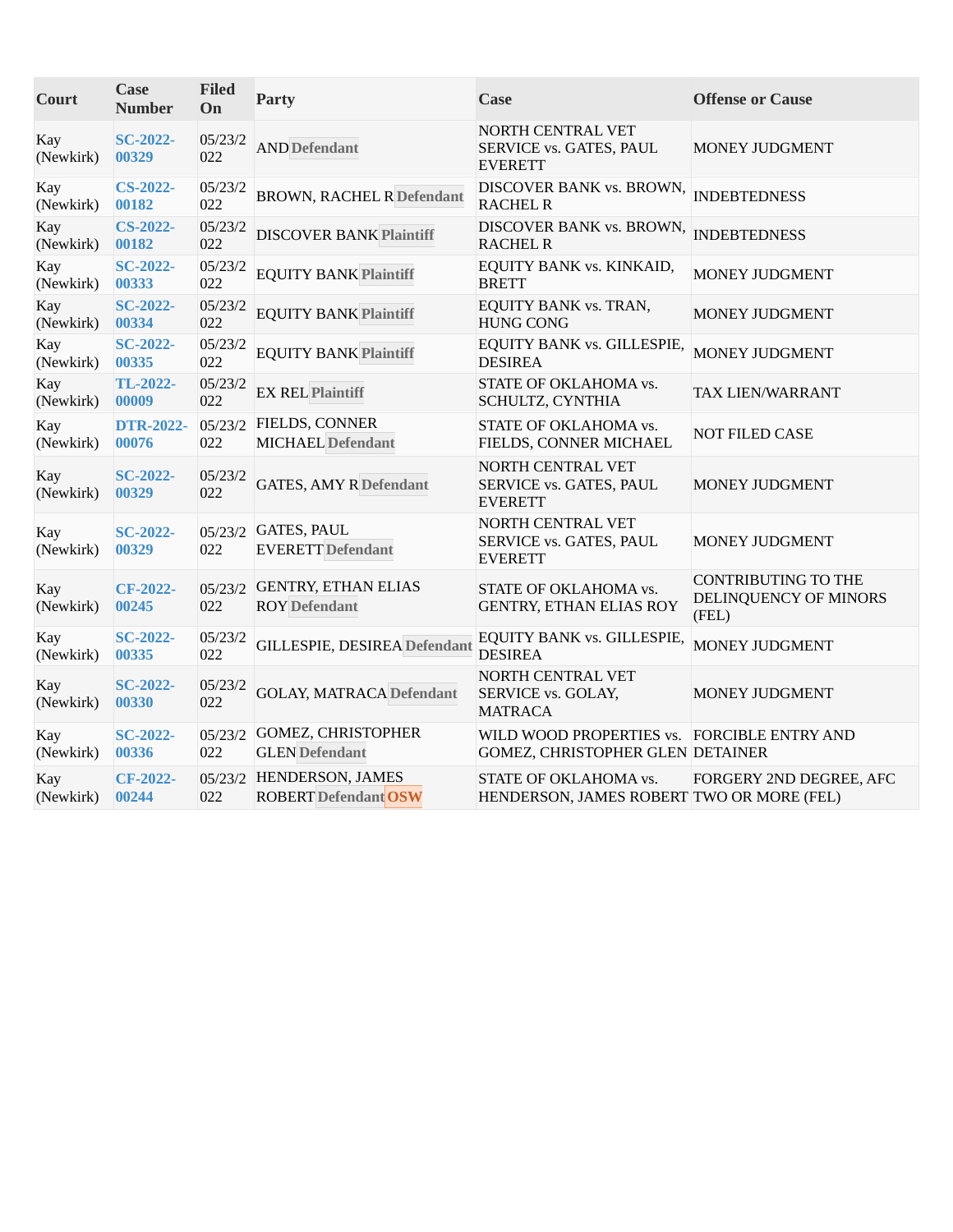| Court            | <b>Case</b><br><b>Number</b> | <b>Filed</b><br>On | <b>Party</b>                                   | Case                                                           | <b>Offense or Cause</b>                                              |
|------------------|------------------------------|--------------------|------------------------------------------------|----------------------------------------------------------------|----------------------------------------------------------------------|
| Kay<br>(Newkirk) | <b>CF-2022-</b><br>00247     | 05/23/2<br>022     | HOUSKEEPER, ANTHONY<br>M. Defendant            | STATE OF OKLAHOMA vs.<br>HOUSKEEPER, ANTHONY M.                | TRAFFICKING IN ILLEGAL<br>DRUGS, AGGRAVATED (FEL)                    |
| Kay<br>(Newkirk) | <b>CF-2022-</b><br>00246     | 05/23/2<br>022     | HOWE, ANNJONELL<br><b>LOUISE</b> Defendant     | STATE OF OKLAHOMA vs.<br>HOWE, ANNJONELL LOUISE                | UNLAWFUL POSS OF CD<br>W/INTENT TO DISTRIBUTE<br>(METH) (FEL)        |
| Kay<br>(Newkirk) | <b>SC-2022-</b><br>00327     | 05/23/2<br>022     | JOHNDROW, JIM Defendant                        | <b>NORTH CENTRAL VET</b><br>SERVICE vs. JOHNDROW, JIM          | MONEY JUDGMENT                                                       |
| Kay<br>(Newkirk) | <b>SC-2022-</b><br>00333     | 05/23/2<br>022     | KINKAID, BRETT Defendant                       | EQUITY BANK vs. KINKAID,<br><b>BRETT</b>                       | <b>MONEY JUDGMENT</b>                                                |
| Kay<br>(Newkirk) | CF-2022-<br>00241            | 022                | 05/23/2 LEE, DEANDRE<br><b>LOUIS Defendant</b> | <b>DEANDRE LOUIS</b>                                           | STATE OF OKLAHOMA vs. LEE, BURGLARY, 2ND DEGREE-AFC 2/<br>MORE (FEL) |
| Kay<br>(Newkirk) | <b>CM-2022-</b><br>00171     | 05/23/2<br>022     | MARLAR, CODY<br><b>DEWAYNE</b> Defendant       | STATE OF OKLAHOMA vs.<br>MARLAR, CODY DEWAYNE                  | POSSESS CDS (MARIJUANA)<br>(MIS)                                     |
| Kay<br>(Newkirk) | <b>SC-2022-</b><br>00331     | 022                | 05/23/2 MCCANDLESS,<br><b>KEYLEE</b> Defendant | SCHAEFER, JAMES E vs.<br>MCCANDLESS, KEYLEE                    | MONEY JUDGMENT                                                       |
| Kay<br>(Newkirk) | <b>CV-2022-</b><br>00042     | 05/23/2<br>022     | MORA, KYLE<br><b>VERNON Plaintiff</b>          | MORA, KYLE VERNON vs.                                          | <b>NAME CHANGE</b>                                                   |
| Kay<br>(Newkirk) | <b>CV-2022-</b><br>00041     | 05/23/2<br>022     | MORA, TAYLOR<br><b>JACOB</b> Plaintiff         | MORA, TAYLOR JACOB vs.                                         | <b>NAME CHANGE</b>                                                   |
| Kay<br>(Newkirk) | <b>SC-2022-</b><br>00327     | 05/23/2<br>022     | NORTH CENTRAL VET<br><b>SERVICE Plaintiff</b>  | <b>NORTH CENTRAL VET</b><br>SERVICE vs. JOHNDROW, JIM          | <b>MONEY JUDGMENT</b>                                                |
| Kay<br>(Newkirk) | <b>SC-2022-</b><br>00328     | 05/23/2<br>022     | NORTH CENTRAL VET<br><b>SERVICE Plaintiff</b>  | NORTH CENTRAL VET<br>SERVICE vs. WINBURN,<br><b>MEGAN</b>      | MONEY JUDGMENT                                                       |
| Kay<br>(Newkirk) | <b>SC-2022-</b><br>00329     | 05/23/2<br>022     | NORTH CENTRAL VET<br><b>SERVICE Plaintiff</b>  | NORTH CENTRAL VET<br>SERVICE vs. GATES, PAUL<br><b>EVERETT</b> | MONEY JUDGMENT                                                       |
| Kay<br>(Newkirk) | <b>SC-2022-</b><br>00330     | 05/23/2<br>022     | NORTH CENTRAL VET<br><b>SERVICE Plaintiff</b>  | NORTH CENTRAL VET<br>SERVICE vs. GOLAY, MATRACA                | MONEY JUDGMENT                                                       |
| Kay<br>(Newkirk) | <b>SC-2022-</b><br>00332     | 05/23/2<br>022     | NORTH CENTRAL VET<br><b>SERVICE Plaintiff</b>  | <b>NORTH CENTRAL VET</b><br>SERVICE vs. WEAVER, HOLLY          | MONEY JUDGMENT                                                       |
| Kay<br>(Newkirk) | TL-2022-<br>00009            | 05/23/2<br>022     | OKLAHOMATAX<br><b>COMMISSION Plaintiff</b>     | STATE OF OKLAHOMA vs.<br>SCHULTZ, CYNTHIA                      | TAX LIEN/WARRANT                                                     |